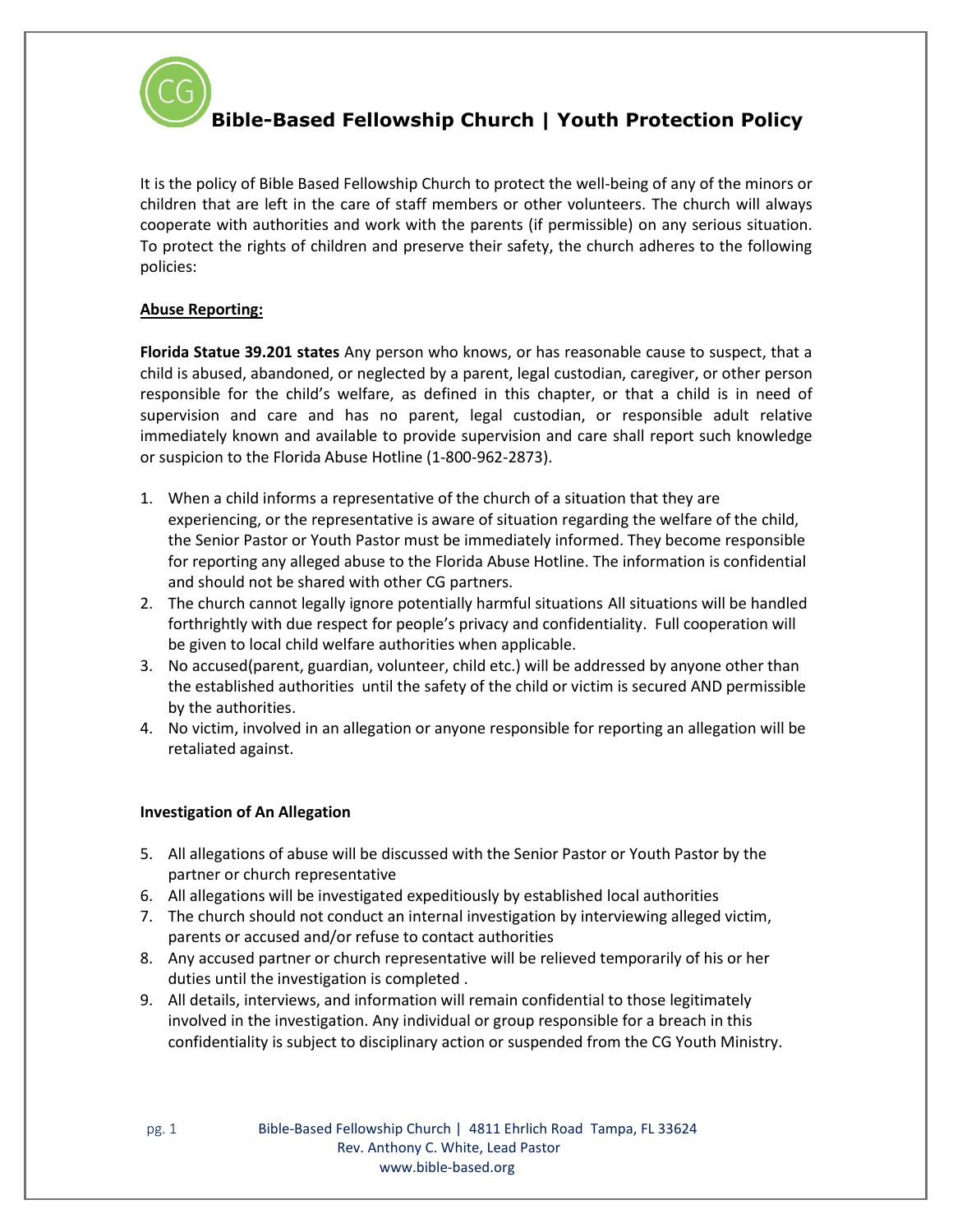

# **Types of Abuse**

- Emotional abuse: Attacking the emotional wellbeing and stability of the individual. Legally required to report suspected abuses visibly affecting the emotional stability of the child. Social bullying, derogatory comments, and racial or ethnic slurs are examples of emotional abuse.
- Physical abuse: Harming the physical wellbeing of an individual. Legally required to report any non-accidental physical injury to the child.
- Neglect: harming an individual by abandoning, ignoring, or rejecting basic needs. Legally required to report failure of a parent or guardian to provided needed food, clothing, shelter, medical care, or supervision.
- Sexual abuse: harming an individual through inappropriate sexual contact, lewd behavior, or exploitation. Legally required to report any form of sexual abuse.

There may be situations whereby the child is engaging in behaviors that are still considered harmful to a child, such as but not limited to drinking, smoking, self-cutting or self-mutilation, suicidal tendencies, and/or promiscuity. In those situations, the Senior Pastor or Youth Pastor should be informed, and they will inform the child's parents. The church will attempt to work through the situation with the parents if so desired.

# **Requirements for Chosen Generation Partners:**

• CG Partners are required to adhere to the youth protection policies of the church. CG Partners must maintain a high level of integrity which includes attending church regularly and setting a good example for the young people. During events, the youth worker must abide by the Event Rules for Chaperones/Counselors document.

# **Pre-screening of Partners**

- All CG partners should be members of the church
- All partners should provide two references within/outside of the church
- Background checks locally and nationally are required for every partner who will work with the youth group as sanctioned by the Youth Pastor.
- All partners will be interviewed by the Youth Pastor or designee who decides on individual role in youth ministry
- All partners will provide a valid form of ID (i.e., state driver's license, or other governmental issued ID)
- All partners will provide two references
- All partners must pass Child Safety Training
- All partners will have an introductory period of service where they receive training and guidance as directed by Senior Pastor or Youth Pastor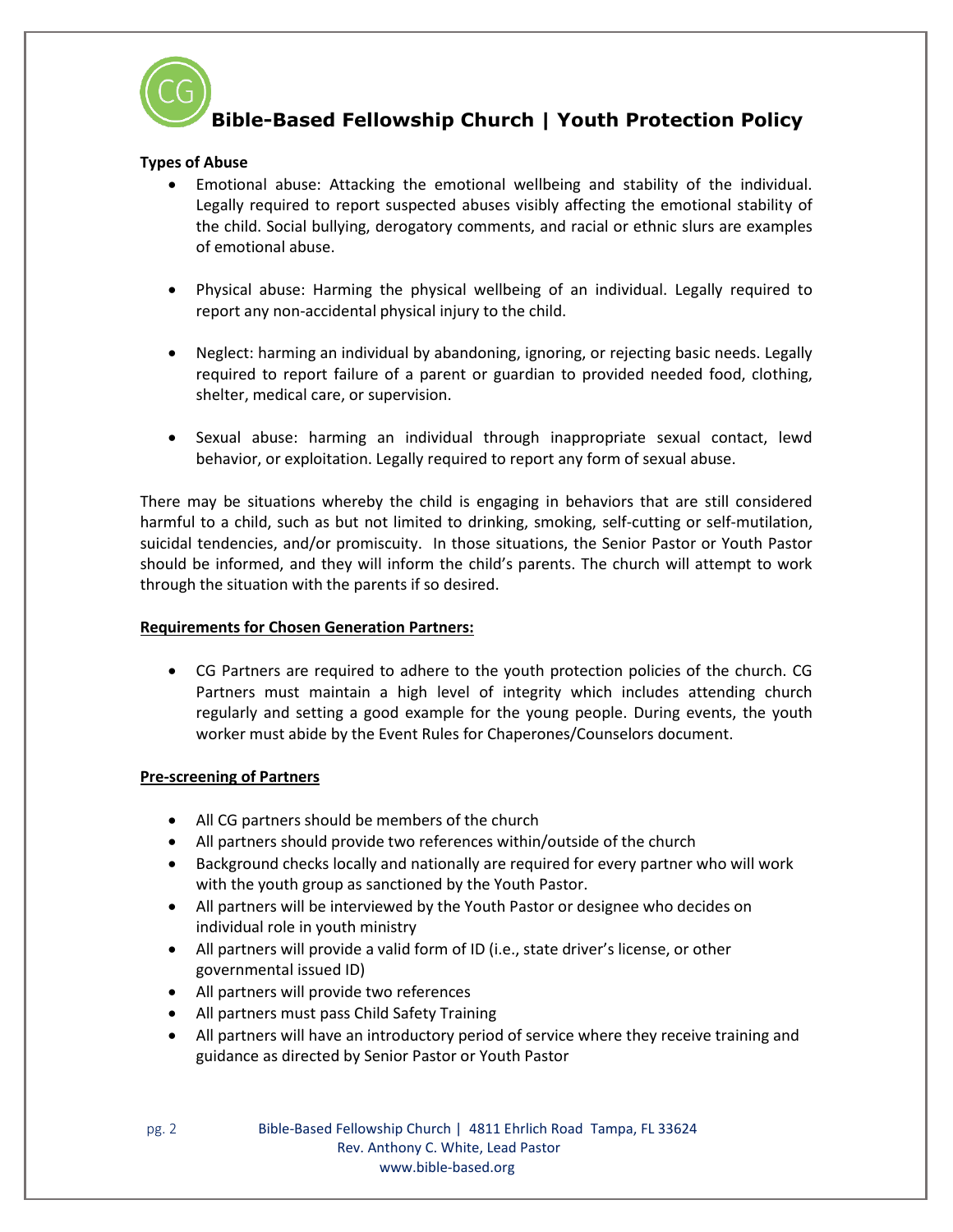

# **Requirements for Youth:**

To participate in youth events, members of Chosen Generation must adhere to the behavioral policy of the youth group. Members of the youth group must submit a permission slip signed by their legal guardians whenever participating in a youth event which requires transportation from the church other than their own legal guardians.

#### **Contact Information:**

Lead Pastor: **Anthony White (813)264-4050**

Administration: Karen Beard: **kbeard@bible-based.org**

Interim CG Pastor: **Steven Pam: spam@bible-based.org**

Youth Coordinator: **Elaine Kirby: chosen@bible-based.org**

Abuse Hotline **1 (800) 962-2873**

#### **Appendix A.**

#### **Potential Indicators of Child Abuse and/or Neglect**

Determining when to report suspected child abuse or neglect may be difficult. A bruise on a toddler's forehead may be the result of learning to walk or the result of abuse. Below are some of the commonly accepted physical and behavioral indicators of abuse and/or neglect. *Please note that the physical and behavioral indicators listed are not the only indicators of child abuse and neglect and if present, do not always mean a child is being abused or neglected.*

# **Physical Neglect - Physical Indicators**

- Unattended medical needs.
- Lack of supervision.
- Regular signs of hunger, inappropriate dress, poor hygiene.
- Distended stomach, emaciated.
- Significant weight change.

#### **Physical Neglect - Behavioral Indicators**

- Regularly displays fatigue or listlessness, falls asleep in class.
- Steals/hoards food begs from classmates.
- Reports that no caretaker is at home.
- Frequently absent or tardy.
- School dropout (adolescents).

pg. 3 Bible-Based Fellowship Church | 4811 Ehrlich Road Tampa, FL 33624 Rev. Anthony C. White, Lead Pastor www.bible-based.org